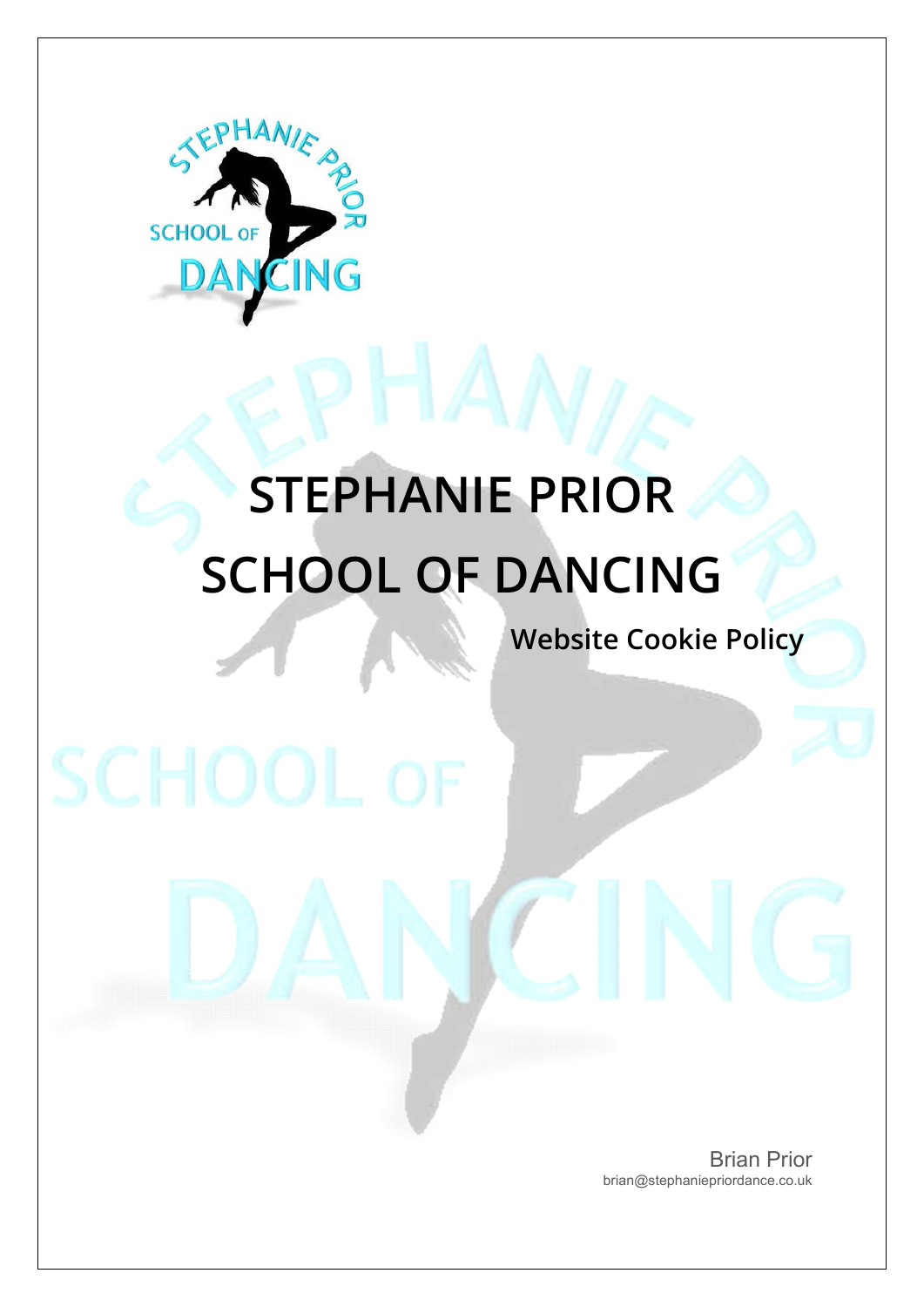### 1. General collection, processing and use of personal data in the context of the use of the website

When you visit our website, the following information will be collected without your intervention and stored until automated deletion:

- computer's IP address;
- The date and time of access:
- The names and URLs of the pages you visited;
- The website from which the access takes place (i.e. referrer URL):
- The browser and operating system of your computer as well as the name of your access provider. Your

The data we collect is processed by us for the following purposes:

- Ensuring a smooth connection to the website;
- Ensuring a great user experience of our website;
- Evaluation of system security and stability;
- For further administrative purposes

In no scenario will we use the collected data for the purpose of drawing conclusions about you.

If you register on the website to download software, view a webinar, get pricing, have a salesperson contact you, or other reasons, the following information will be collected based on your input:

- First and last name;
- Company;
- Email:
- Telephone;
- Or other information, depending on the nature of your inquiry.

The data mentioned is processed by us for the following purposes:

 For sales and marketing purposes to follow up on your request and to provide additional information or to answer questions.

The legal basis for the data processing described in this section is the fulfilment of our contractual obligations or the implementation of pre-contractual measures.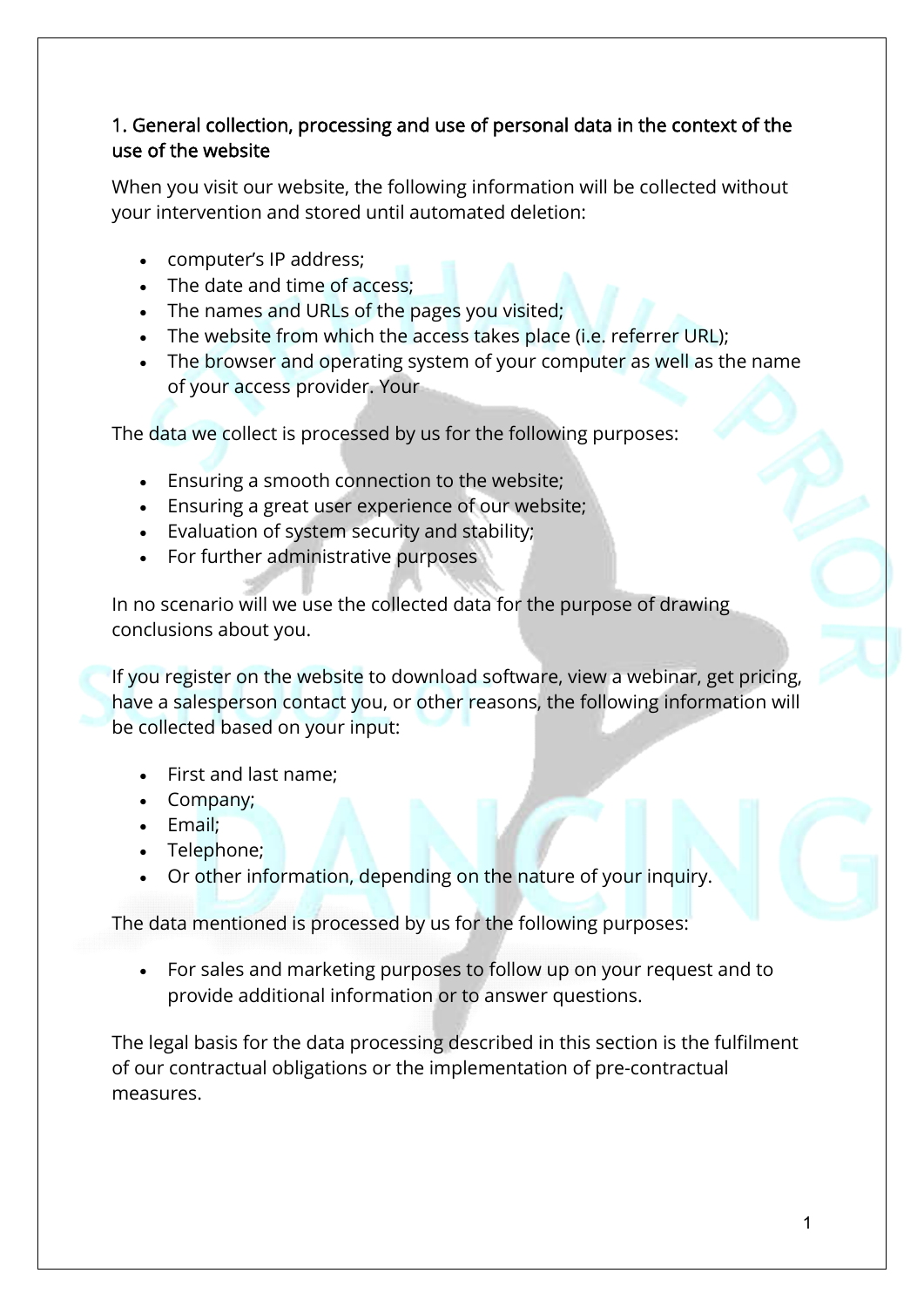### 2. Third-Party data processing in the context of contract execution

We collect and process your data for the entire process of your purchase or your subscription, including possibly in the context of later warranties for our services and for technical administration. This affects the following data:

- Your name;
- Your address:
- Your phone number;
- Your email address;
- The employer (if requested);
- The job title (if specified);
- Payment information, such as Your bank account or credit card information (if applicable).

Your personal data will only be passed on to third-parties or otherwise transmitted if this is necessary for the purpose of contract execution or billing or if you have previously consented. For example, in the context of order processing, the service providers used here (such as PayPal or banks) the necessary data to handle the order and order process. The data transmitted in this way may only be used by our service providers to fulfil their task. Any other use of the information is not permitted. We need the correct name, address, contact and payment details to process your order. We need your email address so that we can confirm the order and communicate with you. Furthermore, you will receive the order confirmation and invoice via your email address. Employer and job title information is required to ensure services such as support, and follow-up can be properly provided.

The legal basis for the data processing described in this section is the fulfilment of our contractual obligations or the implementation of pre-contractual measures.

#### 3. Use of our own Internet cookies

We use cookies on our site. These are small files that your browser automatically creates and displays on your device (laptop, tablet, smartphone, etc.) when you visit our site. Cookies do not harm your device, do not contain viruses, Trojans, or other malicious software. In the cookie information is stored, each resulting in connection with the specific terminal used. However, this does not mean that we are immediately aware of your identity. The use of cookies serves to make the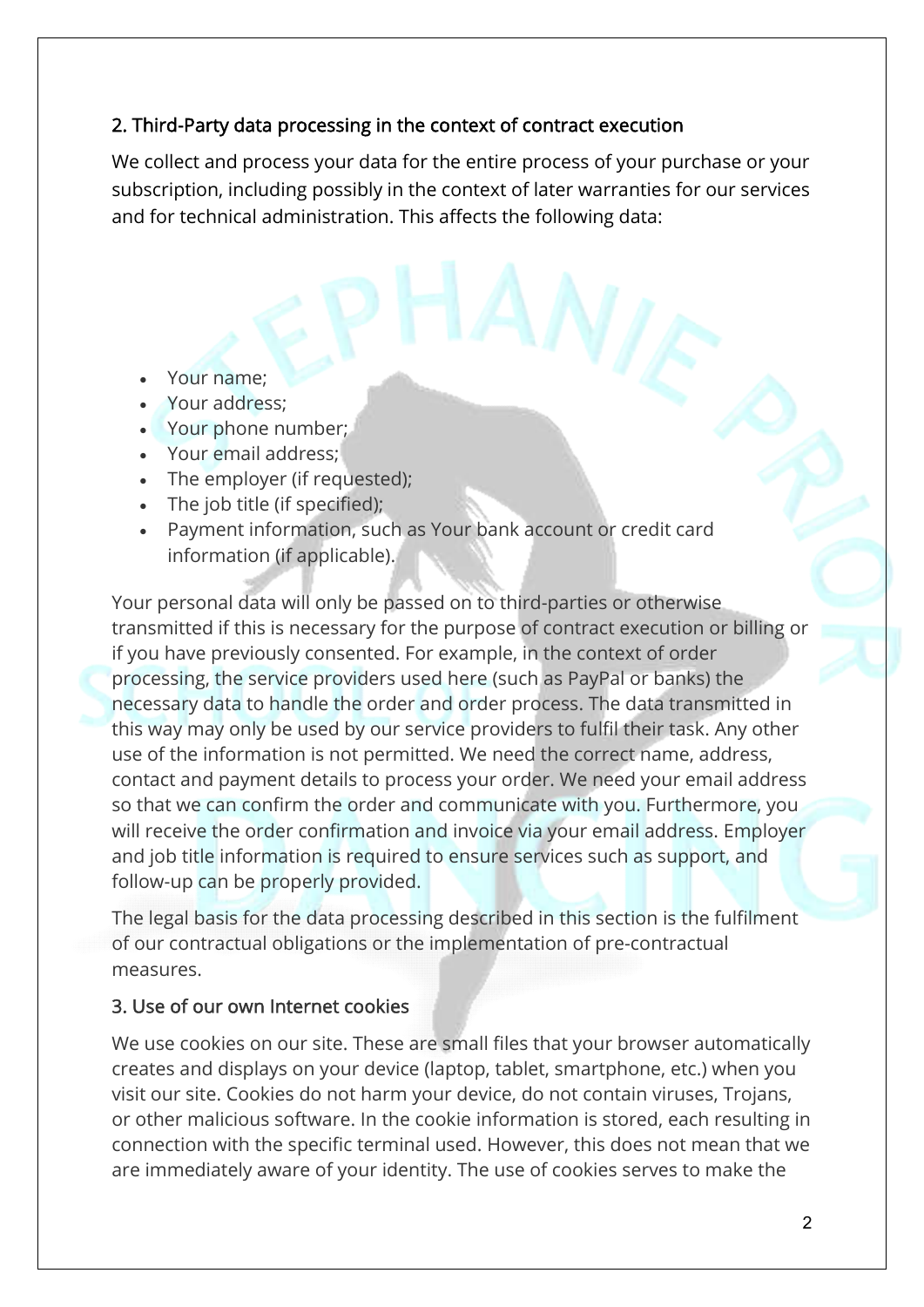use of our offer more pleasant for you. For example, we use session cookies to recognize that you have already visited individual pages on our website. These are automatically deleted after leaving our page. In addition, to improve usability, we also use temporary cookies that are stored on your device for a specified period of time, typically 30 days. If you visit our site again to take advantage of our services, it will automatically recognize that you have already been with us and what inputs and settings you have made, so you do not have to reenter them. We also use cookies to statistically record the use of our website and to evaluate it for the purpose of optimizing our offer (see Section 3 above). These cookies allow us to automatically recognize when you visit our site again that you have already been with us. These cookies are automatically deleted after a defined time. Most browsers accept cookies automatically. However, you can configure your browser so that no cookies are stored on your computer or always provide a hint appearing before a new cookie is created. However, disabling cookies completely may mean that you cannot use all features of our website.

By using our cookies, we want to optimize your experience on our website. These services are based on our aforementioned, legitimate, interests, which at the same time represents the legal basis for the data processing described here.

## 4. Use of web analytics and additional services

Web analytics and the other named services in this section are used for the continuous optimization of our website. The tracking provides a statistically record of the use of our website and to evaluate it for the purpose of optimizing our offer to you. From time to time, we employ data processing and collection services and tools to help us provide you with the best services available. Examples of at least some of the data collection and/or processing services are found in the corresponding list below. Note that the list may change from time to time and is provided solely as examples of how we collect data. The legal basis for the data processing described in the following section is our authorized interest in the needsbased design and continuous optimization of our website.

#### a. Google Analytics

For the purpose of the customized design and continuous improvement of our website we use Google Analytics, a web analytics service provided by Google

Inc. (https://www.google.com) (1600 Amphitheater Parkway, Mountain View, CA 94043, USA; in following "Google"). In this context, pseudonymised usage profiles are created and cookies (see point 5) are used. Information generated by the cookies about your use of this website include:

- Browser type / version;
- Operating system;
- Referrer URL (the previously visited page);
- IP address of the accessing computer;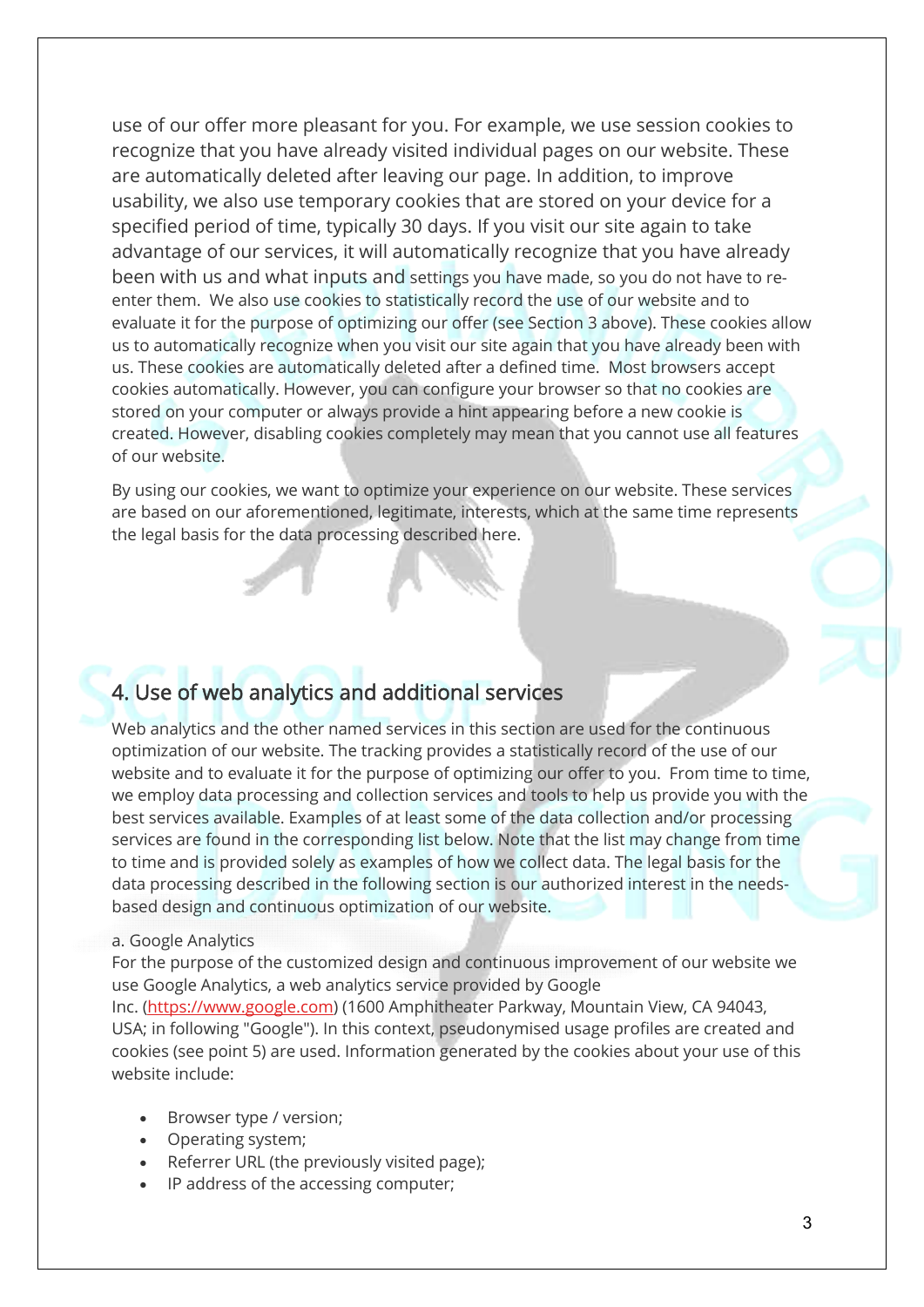- Time of server request;
- Pages visited.

This information is transmitted to a Google server in the United States and stored there. The information is used to evaluate the use of the website, to compile reports on website activity and to provide other services related to website activity and internet usage for the purposes of market research and tailor-made website design. This information may also be transferred to third parties if required by law or if third parties process this data in the order. The data accumulated in this context is transmitted by Google for evaluation to a server in the USA and stored there. In the event that personal data is transferred to the USA, Google is subjected to the EU-US Privacy Shield. Under no circumstances will your IP address be merged with any other data provided by Google. The IP addresses are anonymized, so that an assignment is not possible.

You can prevent the installation of cookies by setting the browser software accordingly, however, we point out that in this case not all features of this website may be fully exploited. You can also prevent the collection of data generated by the cookie and related to your use of the website (including your IP address) and the processing of this data by Google by downloading and installing a browser add-on

(https://tools.google.com/dlpage/gaoptout?hl=en). As an alternative to the browser add-on, especially for browsers on mobile devices, you can prevent the collection by Google Analytics. An opt-out cookie will be set which will prevent the future collection of your data when you visit this website. The opt-out cookie is only valid in this browser and only for our website and is stored on your device. If you delete the cookies in this browser, you must reset the opt-out cookie again. For more information about privacy related to Google Analytics, see the Google Analytics Help Centre.

(https://support.google.com/analytics/answer/6004245?hl=en). b.Google AdWords Conversion Tracking

To statistically record the use of our website and to optimize and evaluate it, this website also uses the Google Conversion Tracking tool (Google LLC, 1600 Amphitheater Parkway, Mountain View, CA 94043, USA ("Google")). Here, Google AdWords sets a cookie on your computer if you have reached our website via a Google advertisement. After 30 days these cookies lose their validity and are not used for personal identification. If the user visits certain pages of the website of the AdWords customer and the cookie has not yet expired, Google and the customer can recognize that the user clicked on the ad and was redirected to this page.

Each AdWords customer receives a different cookie. Cookies cannot be tracked via the websites of AdWords customers. The information gathered using the conversion cookie is used to generate conversion statistics for AdWords customers who have opted for conversion tracking. AdWords tracks the total number of users who have clicked on our ad and proceeded to a provided with a conversion tracking tag page. However, they do not receive information that personally identifies users. If you do not want to participate in the tracking process, you can also refuse the required setting of a cookie - for example, via a browser setting that generally disables the automatic setting of cookies. You can also disable cookies for conversion tracking by setting your browser to block cookies from the domain "www.googleadservices.com". In the event that personal data is transferred to the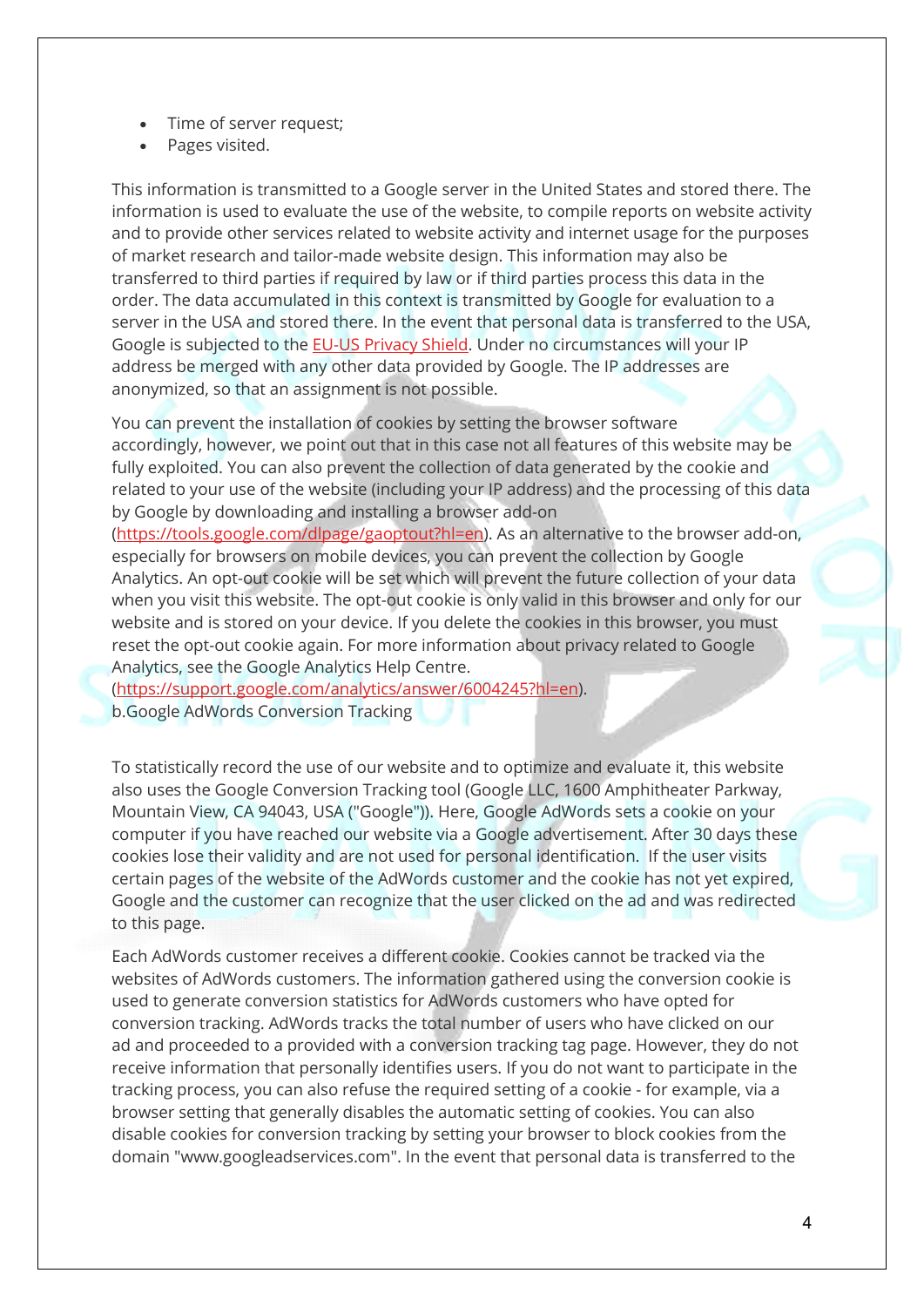USA, Google is subjected to the **EU-US Privacy Shield**. Google's privacy policy on conversion tracking can be found here (https://services.google.com/sitestats/en.html).

# 5. Affected rights for European Union website visitors via GDPR

In connection with the data processing presented here, you have the right to:

- Request information about your personal data processed by us. In particular, you can request information on the processing purposes, the category of personal data, the categories of recipients to whom your data has been disclosed, the planned retention period, the right to rectification, deletion, limitation of processing or opposition, the existence of the right to complain, the source of their data, if not collected from us, and the existence of automated decision-making including profiling and, where appropriate, meaningful information about their details;
- Demand the correction of incorrect or complete personal data stored with us.
- Demand the deletion of your personal data stored by us, unless the processing for the exercise of the right to freedom of expression and information, for the fulfilment of a legal obligation, for reasons of public interest or for the assertion, exercise or defence of Legal claims is required.
- Demand the restriction of the processing of your personal data. Dispute the accuracy of the data that the processing is unlawful, or whether we continue need the data. You can exercise a defence of your legal claims where you have objected to the data processing in accordance with Art. 21 GDPR.
- Receive your personal data provided to us in a structured, standard and machinereadable format or to request transmission to another person responsible.
- Revoke your once given consent to us at any time. As a result, we are not allowed to continue the data processing based on this consent cancellation.
- Contact the supervisory authority of your usual place of residence or workplace or our Contact branch in Berlin, Germany.
- If you have signed up with us through our Website and completed our online registration form you have the right to ask us to cancel your registration if you no longer use our services.
- If you have also signed with SPSD to access your own SPSD portal you have the right to delete all the personal date in your account or you can ask us to delete all your personal information within your portal.

# 6. Withdrawal and Rights

You have the right to object to the processing of your personal data provided that there are reasons for this arising from your particular situation or the objection is directed against direct mail. In the latter case, you have a general right of objection, which is implemented by us without specifying any particular situation.

You also have the right to revoke a consent once given to us at any time. As a result, we will not continue the data processing based on this consent for the future. By the revocation of the consent, the legality the processing on the basis of the consent until the revocation is not affected.

# 7. Registration Data in the European Union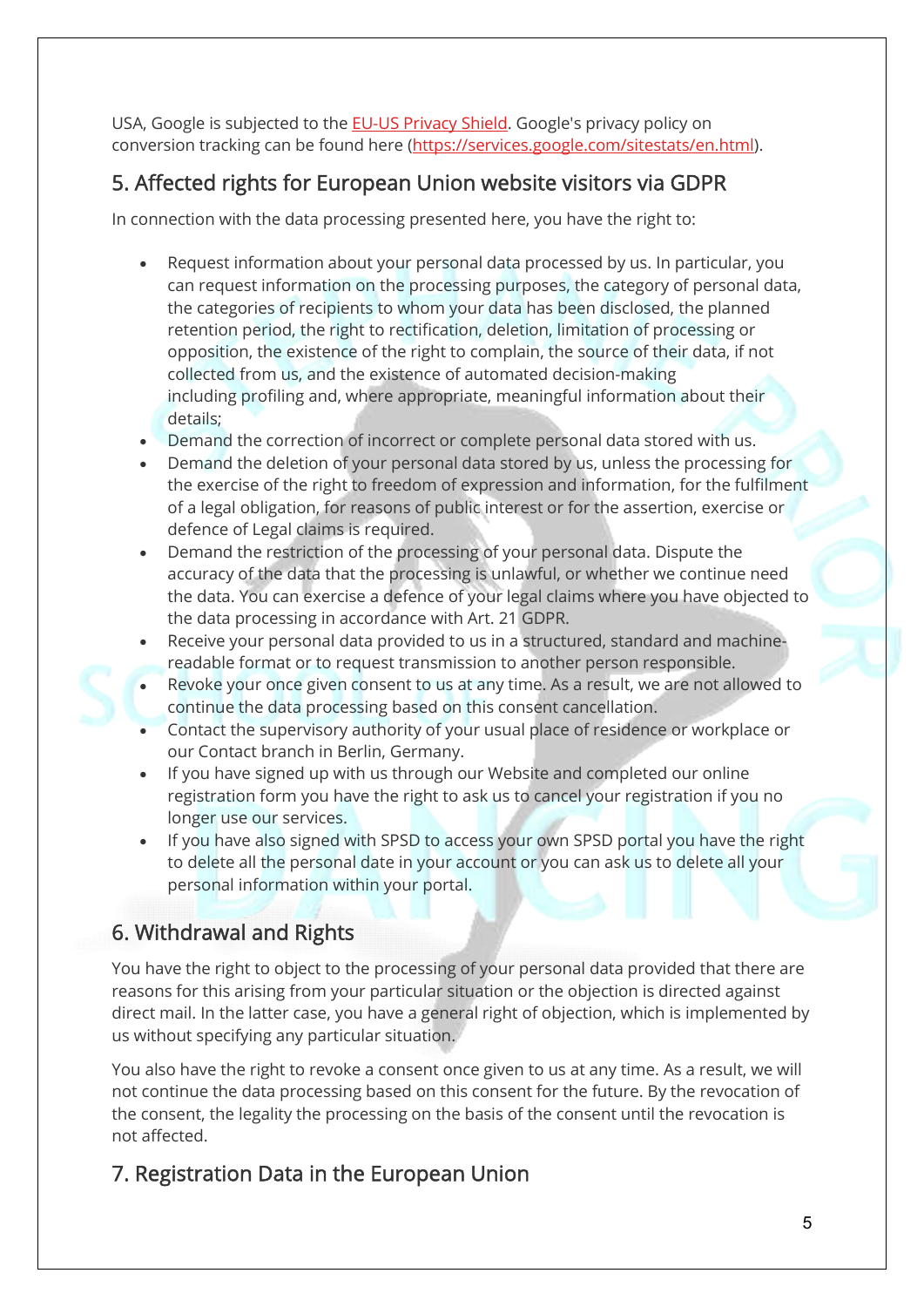In accordance with GDPR, European Union website visitors have the opportunity to order our newsletter, register for product downloads, and/or other registrations, in which we regularly inform you about news about our products and promotions.

For these registrations we use the so-called Double Opt-in method. We will only send you email if you confirm by clicking on a link in our notification e-mail that you are the owner of the given e-mail address. If you confirm your e-mail address, we will save your e-mail address and the time of registration until you unsubscribe. The sole purpose of the storage is to send you information via e-mail and to prove your registration. You can unsubscribe from e-mail at any time. A corresponding unsubscribe link can be found in every e-mail. A message to the above or in the specified contact information (e.g. by e-mail or letter) is also sufficient. Legal basis of processing is your consent in accordance with. Art. 6 para. 1 lit of the GDPR.

In our email, we use commercially available technologies that measure the interactions with the e-mail (e.g. opening the e-mail, clicked links). We use this data in pseudonymous form for general statistical evaluations as well as for the optimization and further development of our content and customer communication. This is done with the help of small graphics that are embedded in the e-mail (so-called pixels). The data is collected exclusively pseudonymized and also not linked with your other personal information. Legal basis for this is our aforementioned legitimate interest. Through our e-mail, we want to share content relevant to our customers and better understand what readers are actually interested in. If you do not want to analyse the usage behaviour, you can unsubscribe from e-mails or deactivate graphics in your e-mail program by default. The data for the interaction with our e-mails are stored pseudonym for 30 days and then completely anonymized.

#### 8. Storage time

As a matter of principle, we store personal data only as long as necessary to fulfil the contractual or legal obligations to which we have collected the data. Thereafter, we delete the data immediately, unless we need the data until the expiration of the statutory limitation period for evidence for civil claims or for statutory storage requirements.

For evidence, we must retain contract information for three years from the end of the year in which the business relationship ends with you. Any claims become statute-barred after the legal limitation period at the earliest.

Even after that, we sometimes have to save your data for accounting reasons. We are obliged to do so because of legal documentation obligations which may arise from legal obligations. The deadlines for storing documents are two to ten years.

#### 9. Data security

In addition, we use the popular SSL (Secure Socket Layer) method in connection with the highest encryption level supported by your browser. In general, this is a 256-bit encryption. If your browser does not support 256-bit encryption, we will instead utilize 128 bit v3 technology. Whether a single page of our website is encrypted is shown by the closed representation of the key or lock icon in the lower status bar of your browser. We also take appropriate technical and organizational security measures to protect your data against accidental or intentional manipulation, partial or total loss, destruction or against unauthorized access by third parties. Our security measures are continuously improved in line with technological developments.